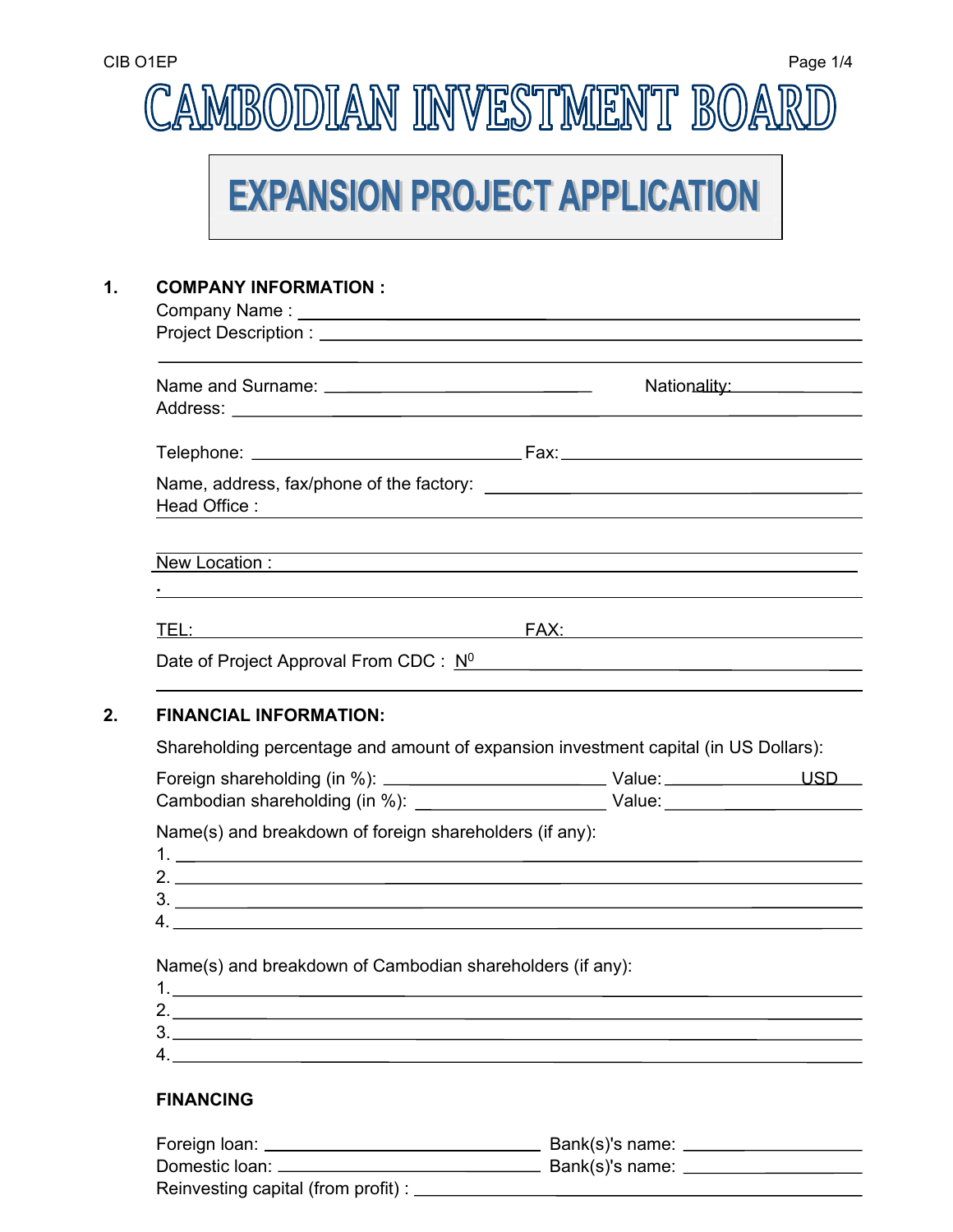|                        | Area (in square meter): ________ |
|------------------------|----------------------------------|
|                        |                                  |
|                        |                                  |
|                        |                                  |
| 5. Other fixed assets: |                                  |

## **3. EXPANSION PROJECT IMPLEMENTATION SCHEDULE**

| Date of machineries installation: |  |
|-----------------------------------|--|
| Date of start-up:                 |  |

#### **4. LIST OF MAIN MACHINERIES/EQUIPMENT TO BE USED IN THE PROJECT**

| ╭<br>u. |  |
|---------|--|
|         |  |
| ∽       |  |

## **5. RAW MATERIALS NEEDED IN EXPANSION PROJECT**

| PRODUCT NAME | <b>LOCAL SOURCING</b> |              | <b>FOREIGN SOURCING</b> |             |
|--------------|-----------------------|--------------|-------------------------|-------------|
|              | <b>VOLUME</b>         | <b>VALUE</b> | VOLUME                  | VALUE(US\$) |
|              |                       |              |                         |             |
|              |                       |              |                         |             |
|              |                       |              |                         |             |
|              |                       |              |                         |             |
|              |                       |              |                         |             |

#### **6. MARKETING INFORMATION**

|                                  | VOLUME (*) | <b>AMOUNT</b> |
|----------------------------------|------------|---------------|
| Local market potential           |            |               |
| Export market potential (if any) |            |               |
| Current imports                  |            |               |
| Other                            |            |               |

(\*) Specify type of unit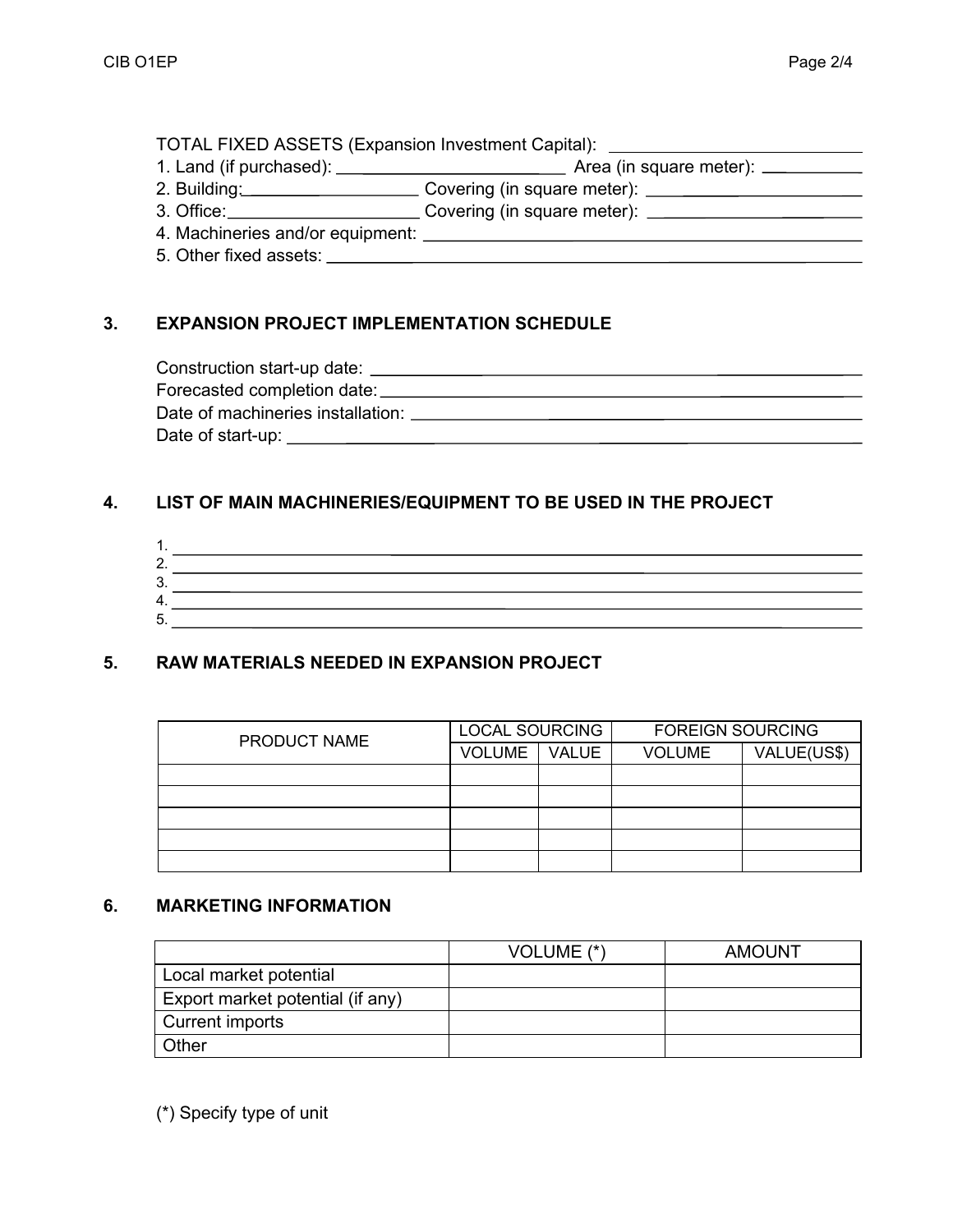| <b>Company's sales target</b> |                        |                      |  |
|-------------------------------|------------------------|----------------------|--|
| Year                          | <b>Domestic Market</b> | <b>Export Market</b> |  |
| 1ST                           |                        |                      |  |
| 2 <sub>ND</sub>               |                        |                      |  |
| 3 <sup>RD</sup>               |                        |                      |  |
| 4 <sup>TH</sup>               |                        |                      |  |
| 5 <sup>TH</sup>               |                        |                      |  |

Export destinations: <u>export of the state of</u> the state of the state of the state of the state of the state of the state of the state of the state of the state of the state of the state of the state of the state of the sta

## **7. TRAINING PLAN OF LOCAL STAFF**

 Local Training Duration in man-days: Overseas Training Duration in man-days and country:

#### **8. MANPOWER REQUIREMENT**

|                              | <b>Existing</b> |         | <b>Expansion</b> |         |
|------------------------------|-----------------|---------|------------------|---------|
|                              | Local           | Foreign | Local            | Foreign |
| <b>Management Personnel</b>  |                 |         |                  |         |
| Engineers                    |                 |         |                  |         |
| <b>Technicians</b>           |                 |         |                  |         |
| Supervisors                  |                 |         |                  |         |
| <b>Office Staff/Clerical</b> |                 |         |                  |         |
| <b>Skilled Workers</b>       |                 |         |                  |         |
| <b>Unskilled Workers</b>     |                 |         |                  |         |
| Total                        |                 |         |                  |         |
| <b>Grand Total</b>           |                 |         |                  |         |